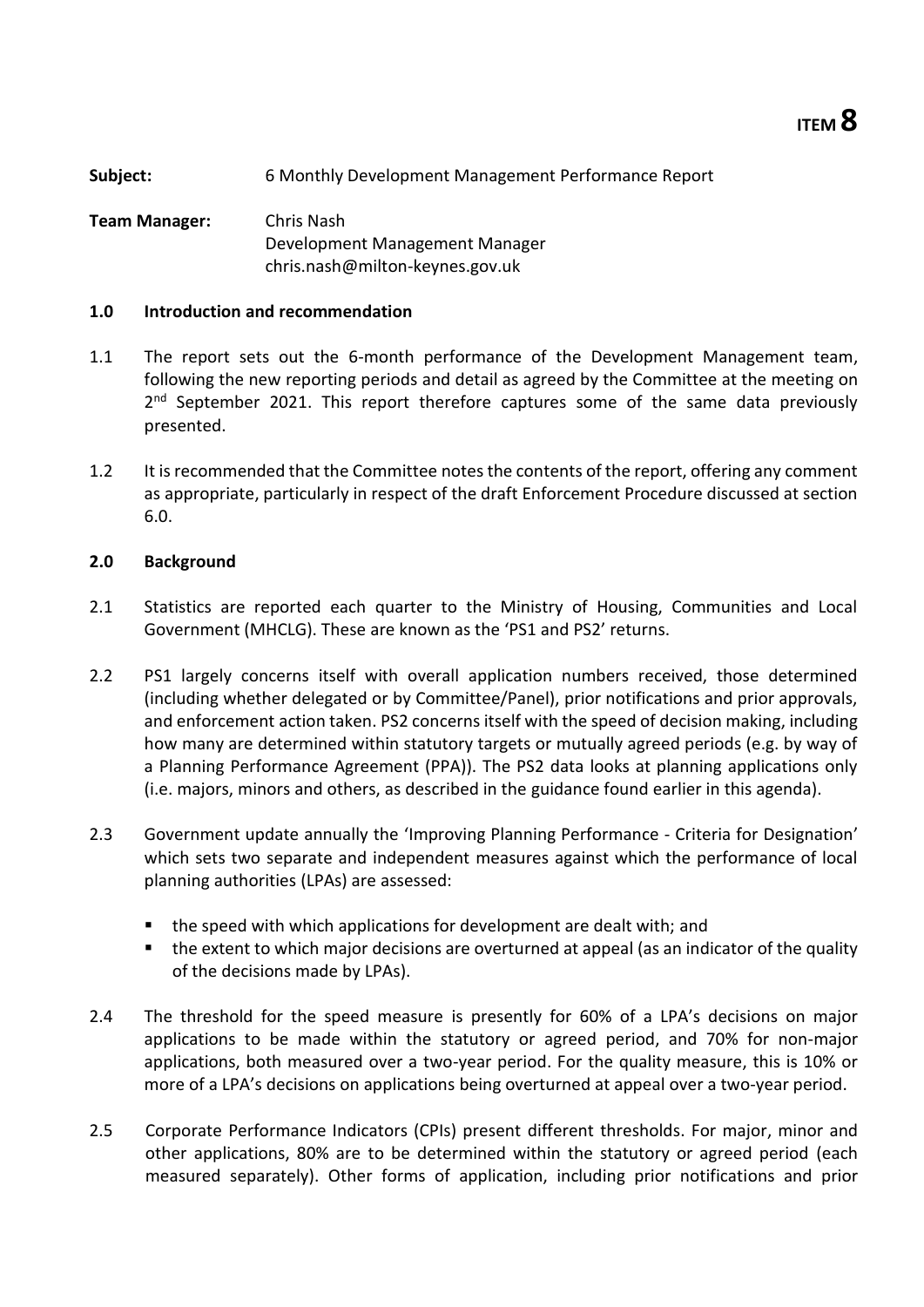approvals, certificates of lawfulness and other applications not counted in the MHCLG returns also carry an 80% performance threshold.

### **3.0 Applications**

3.1 The data for applications runs from  $1^{st}$  April 2021 to 30<sup>th</sup> September 2021. This includes many applications received in January and February onwards which will have fallen to be determined within the reporting period. However, there were several vacancies on hand at that time, with this continuing throughout the reporting period. The following table provides a summary of officer resource relative to normal conditions over this time:

|                                        | Full time equivalents                                                                                                                                                                                                                                                                                                                      | Apr            | May            | <b>Jun</b>     | Jul                                                                             | Aug            | <b>Sep</b>     |
|----------------------------------------|--------------------------------------------------------------------------------------------------------------------------------------------------------------------------------------------------------------------------------------------------------------------------------------------------------------------------------------------|----------------|----------------|----------------|---------------------------------------------------------------------------------|----------------|----------------|
|                                        | Actual                                                                                                                                                                                                                                                                                                                                     | 2              | $\overline{2}$ | $\mathcal{P}$  | $\mathcal{P}$                                                                   | $\overline{2}$ | 2              |
| Team Leader                            | Expected                                                                                                                                                                                                                                                                                                                                   | 2              | $\overline{2}$ | $\overline{2}$ | $\overline{2}$                                                                  | 2              | 2              |
|                                        | Capacity                                                                                                                                                                                                                                                                                                                                   | 100%           | 100%           | 100%           | 100%                                                                            | 100%           | 100%           |
|                                        | Actual                                                                                                                                                                                                                                                                                                                                     | 1.9            | 1.9            | 1.9            | 1.9                                                                             | 1.9            | 2.8            |
| <b>Principal Planning</b><br>Officer   | Expected                                                                                                                                                                                                                                                                                                                                   | 4.4            | 4.4            | 4.4            | 4.4                                                                             | 4.4            | 4.4            |
|                                        | Capacity                                                                                                                                                                                                                                                                                                                                   | 43%            | 43%            | 43%            | 43%<br>4<br>$\overline{a}$<br>100%<br>5.6<br>6<br>93%<br>3<br>4<br>75%<br>82.2% | 43%            | 64%            |
| Senior Planning Officer                | Actual                                                                                                                                                                                                                                                                                                                                     | 3              | 3              | 4              |                                                                                 | 4              | 4              |
|                                        | Expected                                                                                                                                                                                                                                                                                                                                   | $\overline{a}$ | 4              | 4              |                                                                                 | $\overline{a}$ | $\overline{a}$ |
|                                        | Capacity<br>75%<br>75%<br>100%<br>Actual<br>5.6<br>5.6<br>6<br>Expected<br>5.6<br>5.6<br>6<br>Capacity<br>100%<br>100%<br>100%<br>Actual<br>3<br>3<br>2<br>Expected<br>4<br>4<br>4<br>Capacity<br>50%<br>75%<br>75%<br>*2 officers at university 1 day/week September to May<br>78.64%<br>83.64%<br><b>Total officer capacity</b><br>73.6% | 100%           | 100%           |                |                                                                                 |                |                |
|                                        |                                                                                                                                                                                                                                                                                                                                            |                |                |                |                                                                                 | 5              | 6              |
| Planning Officer*                      |                                                                                                                                                                                                                                                                                                                                            |                |                |                |                                                                                 | 6              | 7.6            |
|                                        |                                                                                                                                                                                                                                                                                                                                            |                |                |                |                                                                                 | 83%            | 79%            |
|                                        |                                                                                                                                                                                                                                                                                                                                            |                |                |                |                                                                                 | 3              | 4.5            |
| <b>Development Services</b><br>Officer |                                                                                                                                                                                                                                                                                                                                            |                |                |                |                                                                                 | 4              | 6              |
|                                        |                                                                                                                                                                                                                                                                                                                                            |                |                |                |                                                                                 | 75%            | 75%            |
|                                        |                                                                                                                                                                                                                                                                                                                                            |                |                |                |                                                                                 |                |                |
|                                        |                                                                                                                                                                                                                                                                                                                                            |                |                |                |                                                                                 | 80.30%         | 83.52%         |

- 3.2 During this period the number of applications received has remained high, following an upturn towards the end of 2020, before falling back slightly in terms of householder applications over the summer. Interest for minor and major proposals is trending similar to 2019, although higher overall. Year on year, the number of applications received in 2020/21 was 7% higher than the previous year, and after 32 weeks of 2021/22 there is a further 5% increase on top of 2020/21 figures. To illustrate the significance of the rise, in the first 32 weeks of 2020/21 1,883 applications were received. The same period in  $2021/22$  saw 2,225 applications received – providing 342 extra applications to consider over this time, or around 10 extra applications per week.
- 3.3 The Development Management team has been carrying several vacancies over the last year, in particular at the Principal Planning Officer level, which has significantly impacted on the number of officers with delegated authority to sign-off decisions on a planning application. This situation is not unique to Milton Keynes Council and reflects a critical shortage of available experienced planning officers nationally. As a result, many local authorities are experiencing similar issues with delays to the determination of planning applications. This issue was clearly highlighted by Planning magazine's annual resources survey earlier in the year. It identified that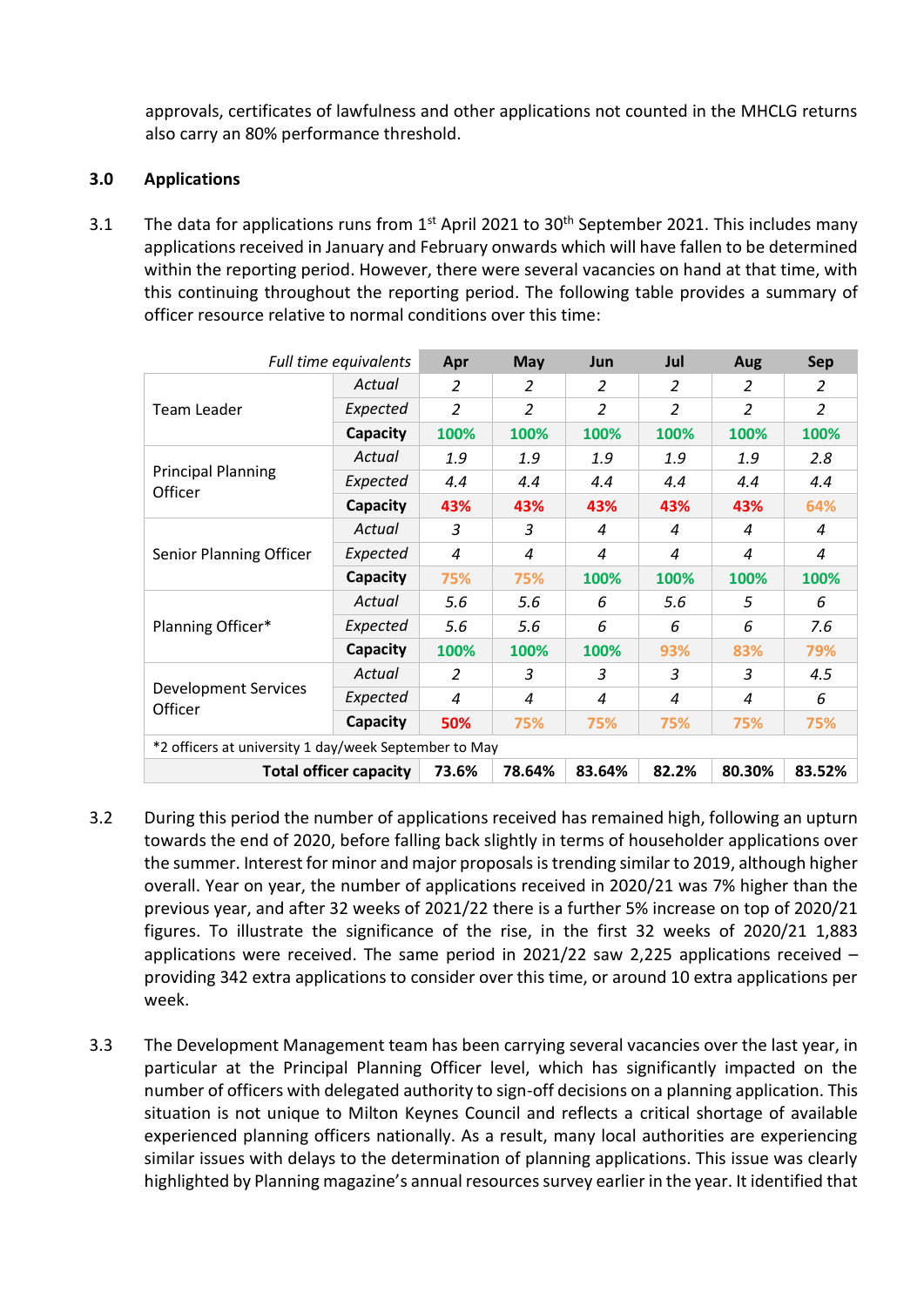over half of local authority respondents found it hard to recruit professional planners. In addition, the majority identified the hardest jobs to fill are those for principal officers. This is also our experience where recruitment for Principal Planning Officers on two separate occasions, prior to the recent recruitment campaign, attracted no suitable candidates to apply.

- 3.4 In light of these challenges, significant effort has been focused on creating additional capacity within the Development Management team. Over recent months this has included:
	- A recruitment campaign, with targeted use of market supplements, which has been largely successful in attracting high quality candidates that will fill many of the current vacancies. This includes:
		- o An Enforcement Team Leader, a Senior Planning Officer, two new Planning Officers and two Development Services Officers who have all recently joined the team, as well as advertising for an additional Development Services Officer to backfill a vacancy created by an internal promotion.
		- $\circ$  Two Principal Planning Officers who will be starting either by the end of the year or early next year.
		- o Appointing a Development Management Improvements Manager and Customer Relationship Manager who will be starting early next year.
	- Use of interim agency contractors. We had been successful in bringing in additional resource through a Senior Enforcement Officer, following the allocation of funding in the budget last year. However, they have very recently left the team and will now need to be replaced. In addition, a highly experienced Interim Service Development Manager is currently supporting the work of team more widely. Securing high quality and reliable cover for the Principal Planning Officer vacancies has been extremely challenging. This again reflects the state of the national market and is not unique to Milton Keynes.
	- Developing a resource within the Placemaking Service, as part of Urban Design and Landscape Architecture (UDLA), that would service any PPAs on behalf of the local planning authority.
- 3.5 The effect of a relatively high and frequent rate of staff turnover has reduced the efficiency of the team, with senior officers having to dedicate time to recruitment and induction of new members of the team, whilst also having to pick up additional caseload to bridge gaps in the structure. Recent efforts on the recruitment campaign have generally been positive, yielding officers at all mid and lower levels with just one single development services officer yet to start their employment with MKC. Furthermore, the movement of staff has allowed for natural succession within the team, meeting the aims of the November 2020 restructure. This has been aided by supporting non-planning graduates within the team to attain their relevant qualifications, as we seek to 'grow our own' senior and principal planners in the future. Additionally, the restructure created new project management support for the Planning Service, which has helped to free up some time for planning officers. Notwithstanding this, recruitment of principal officers remains a significant challenge due to a lack of experienced resource in the wider market, and with agency options often 'stolen' by more attractive offers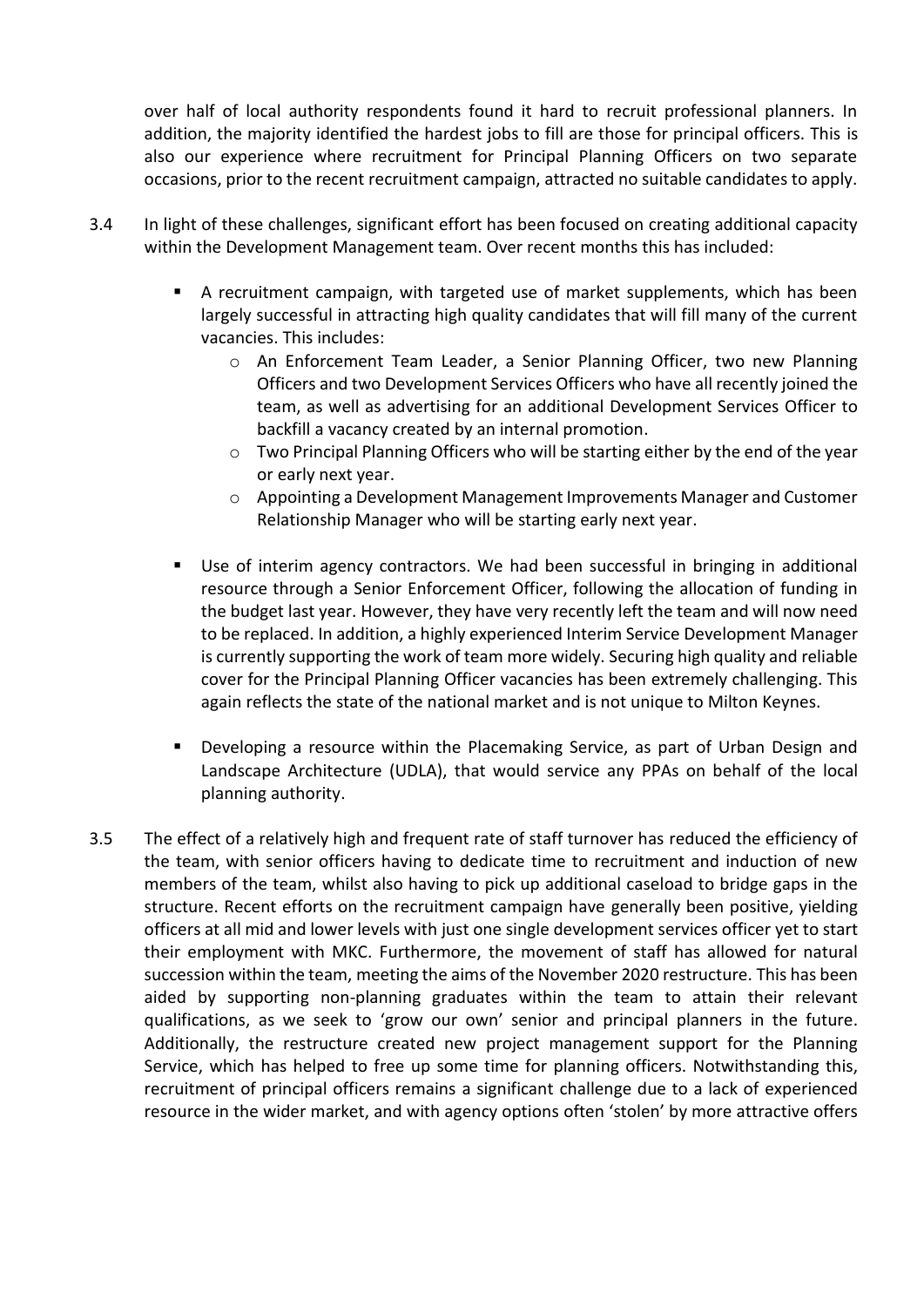from elsewhere. The recent campaign has secured two new officers, scheduled to join MKC in the new year, which will assist in improving matters.

3.6 As a consequence of reduced capacity at the principal officer level, where some 70% or more of delegated decisions are reviewed and issued each week, the overall capacity to review and issue decisions on a daily basis has fallen dramatically. The Committee will be conscious of the need to ensure decisions are made on a sound recommendation and that all necessary checks have been performed before a notice is issued.

| Number of sign-off officers                                           |          | Apr | <b>May</b>     | Jun            | Jul        | Aug | Sep |
|-----------------------------------------------------------------------|----------|-----|----------------|----------------|------------|-----|-----|
| Interim Service                                                       | Actual   | 1   |                | 1              | 1          | 0.5 | 0.5 |
| Development Manager                                                   | Expected | 1   | 1              | 1              | 1          | 1   | 1   |
| (c.20% of sign-off capacity)                                          | Capacity | 20% | 20%            | 20%            | 20%        | 10% | 10% |
|                                                                       | Actual   | 2   | 2              | 2              | 2          | 2   | 2   |
| Team Leader<br>$(c.10\%$ of sign-off capacity)                        | Expected | 2   | $\overline{2}$ | $\overline{2}$ | 2          | 2   | 2   |
|                                                                       | Capacity | 10% | 10%            | 10%            | 10%<br>1.9 | 10% | 10% |
| <b>Principal Planning</b>                                             | Actual   | 1.9 | 1.9            | 1.9            |            | 1.9 | 1.9 |
| Officer*                                                              | Expected | 4.4 | 4.4            | 4.4            | 4.4        | 4.4 | 4.4 |
| (c.70% of sign-off capacity)                                          | Capacity | 30% | 30%            | 30%            | 30%        | 30% | 30% |
| *Interim agency principal officers were not afforded delegated powers |          |     |                |                |            |     |     |
| <b>Total sign-off officer capacity</b>                                | 60%      | 60% | 60%            | 60%            | 50%        | 50% |     |

3.7 The effect of the reduced sign-off capacity, coupled with reduced officer resource overall, has had a considerable impact on performance. The Team Leader and Interim Service Development Manager resource is, in reality, less than shown above due to the need to backfill for the Enforcement Team Leader, who left post in June, and take up work normally allocated to principal officer level. A recent event has also compounded this, and is explained in section 6 below. The breakdown of performance across the last 6 to 12 months (so to provide comparison) on major, minor and other applications is set out below.

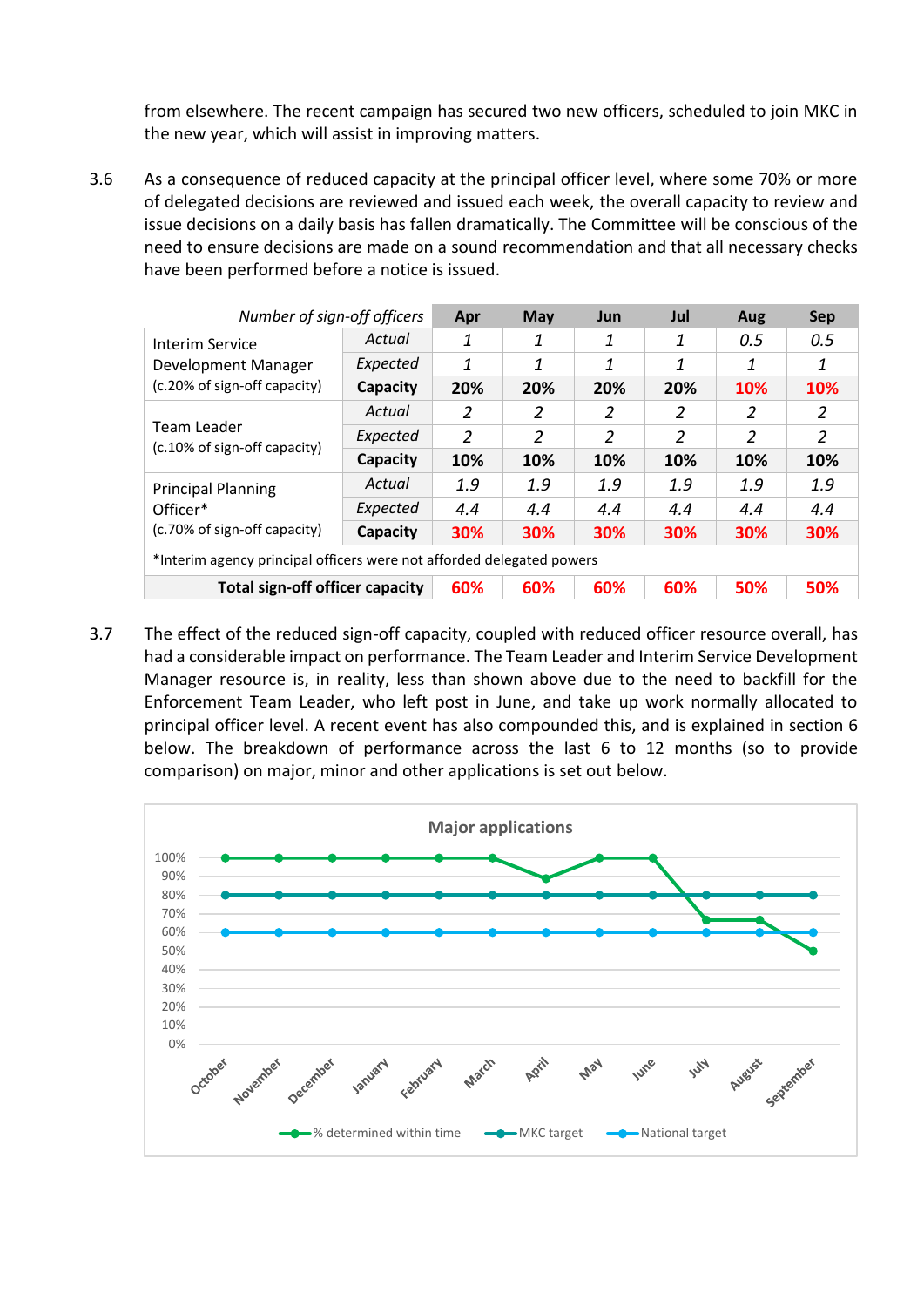|                                                    | 2021  |      |      |       |       |       |  |  |  |
|----------------------------------------------------|-------|------|------|-------|-------|-------|--|--|--|
| <b>Majors (over 6 months)</b>                      | Apr   | May  | Jun  | Jul   | Aug   | Sep   |  |  |  |
| % determined within statutory or agreed<br>targets | 88.9% | 100% | 100% | 66.7% | 66.7% | 50.0% |  |  |  |
| <b>MKC</b> target                                  | 80%   | 80%  | 80%  | 80%   | 80%   | 80%   |  |  |  |
| National target                                    | 60%   | 60%  | 60%  | 60%   | 60%   | 60%   |  |  |  |

- 3.8 27 major applications have been determined across the last 6 months and, in the majority, these decisions were made in time. However, since July just 10 majors have been determined due to reduced capacity, and 4 of these were determined out of time, with each of these decisions representing between 25% and 33% in performance terms. This trend is considered to be stable presently, and efforts are being made to agree additional time to decide major applications.
- 3.9 Across the period of 6 months, this results in **78.7%** of major decisions being issued within time, comfortably exceeding national targets, although slightly below MKC targets. Compared with neighbouring authorities, this is slightly below their average of 81.8%.

| <b>North</b><br><b>Northants</b> | West<br><b>Northants</b> | <b>Bedford</b> | Central<br><b>Beds</b> | Luton | <b>Bucks</b> | Average |
|----------------------------------|--------------------------|----------------|------------------------|-------|--------------|---------|
| 95%                              | 96%                      | 70%            | 92%                    | 50%   | 88%          | 81.8%   |

3.10 Across the designation period, defined at paragraph [2.4](#page-0-0) above, **92.7%** of major decisions have been issued in time – well exceeding the 60% threshold.

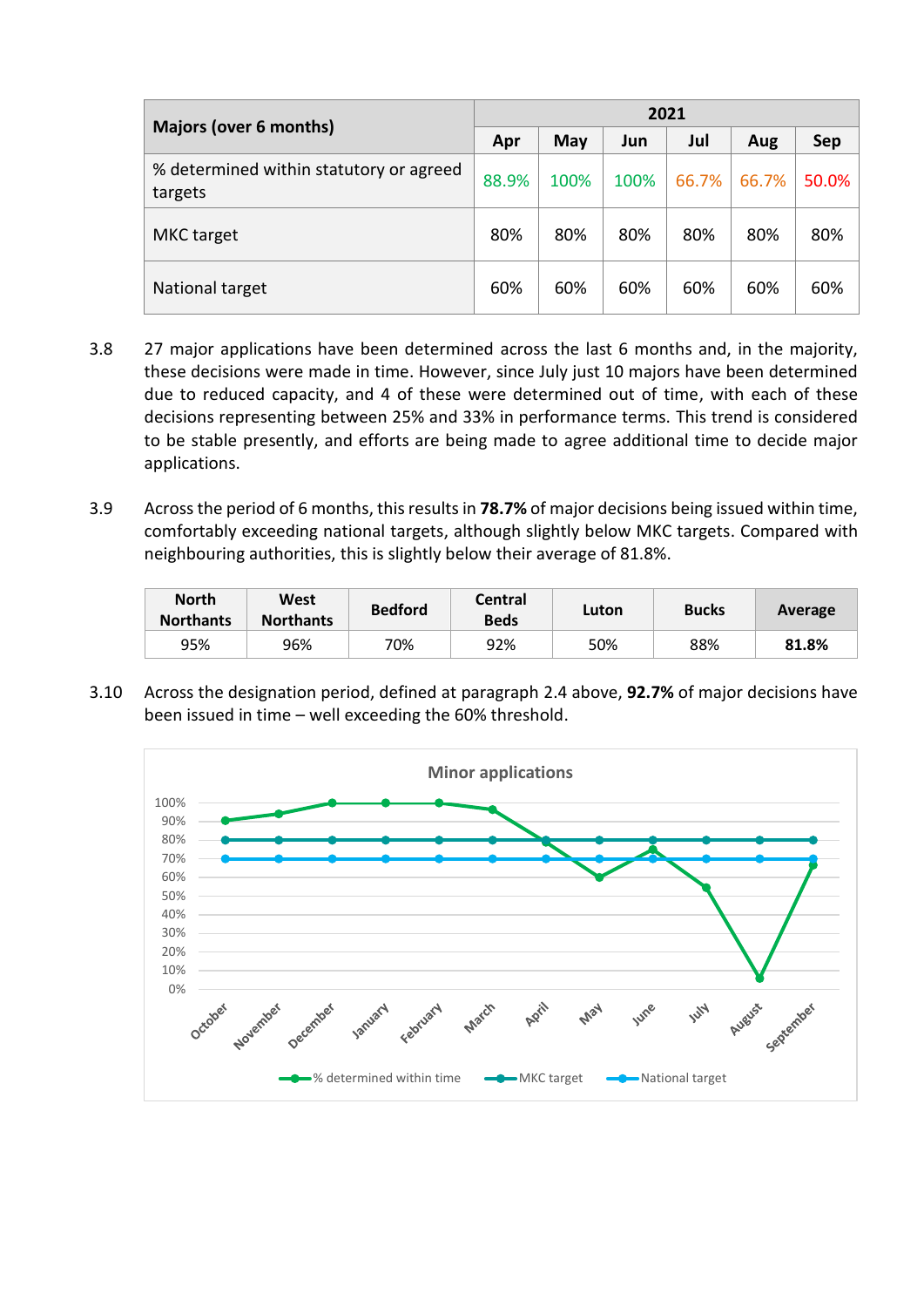|                                                    | 2021  |       |       |       |      |       |  |  |
|----------------------------------------------------|-------|-------|-------|-------|------|-------|--|--|
| Minors (over 6 months)                             | Apr   | May   | Jun   | Jul   | Aug  | Sep   |  |  |
| % determined within statutory or agreed<br>targets | 79.0% | 60.0% | 75.0% | 54.5% | 5.9% | 66.7% |  |  |
| <b>MKC</b> target                                  | 80%   | 80%   | 80%   | 80%   | 80%  | 80%   |  |  |
| National target                                    | 70%   | 70%   | 70%   | 70%   | 70%  | 70%   |  |  |

- <span id="page-5-0"></span>3.11 91 minor applications have been determined across the last 6 months. Across this period, the delivery of timely decisions has been affected by a reduction in planning and, in part, senior planning officer capacity. These officers handle the majority of planning applications submitted to the Council (circa 85%) so that where high levels of turnover occur, the effect of reassigning casework and/or inducting new officers reduces output.
- <span id="page-5-1"></span>3.12 The limited capacity to facilitate the review of recommendations and issuing of decisions has had also a sharp effect in this area, with these decisions requiring more scrutiny given they relate to more complex and numerous considerations than perhaps householder applications. The other effect is that the higher proportion of minors as a cross-section of all applications means that recommendations are frequently being put forward for sign-off, and lack of sign-off capacity is leading to a backlog. Efforts are being made to address the build-up on a regular basis. The sharp dip in August is discussed further in section 6 below, although performance across remaining months is as anticipated when reporting performance to DCC in September.
- 3.13 Across the period of 6 months, this results in **56.8%** of minor decisions being issued within time, falling below national and MKC targets. This increases to 67% when removing the August outlier. As noted above, recruitment has assisted to some degree recently. Compared with neighbouring authorities, this is below their average of 79%.

| <b>North</b><br><b>Northants</b> | West<br><b>Northants</b> | <b>Bedford</b> | <b>Central</b><br><b>Beds</b> | Luton | <b>Bucks</b> | Average |
|----------------------------------|--------------------------|----------------|-------------------------------|-------|--------------|---------|
| 88%                              | 77%                      | 68%            | 87%                           | 76%   | 78%          | 79%     |

3.14 Across the designation period, **86.9%** of minor decisions have been issued in time – well exceeding the 70% threshold.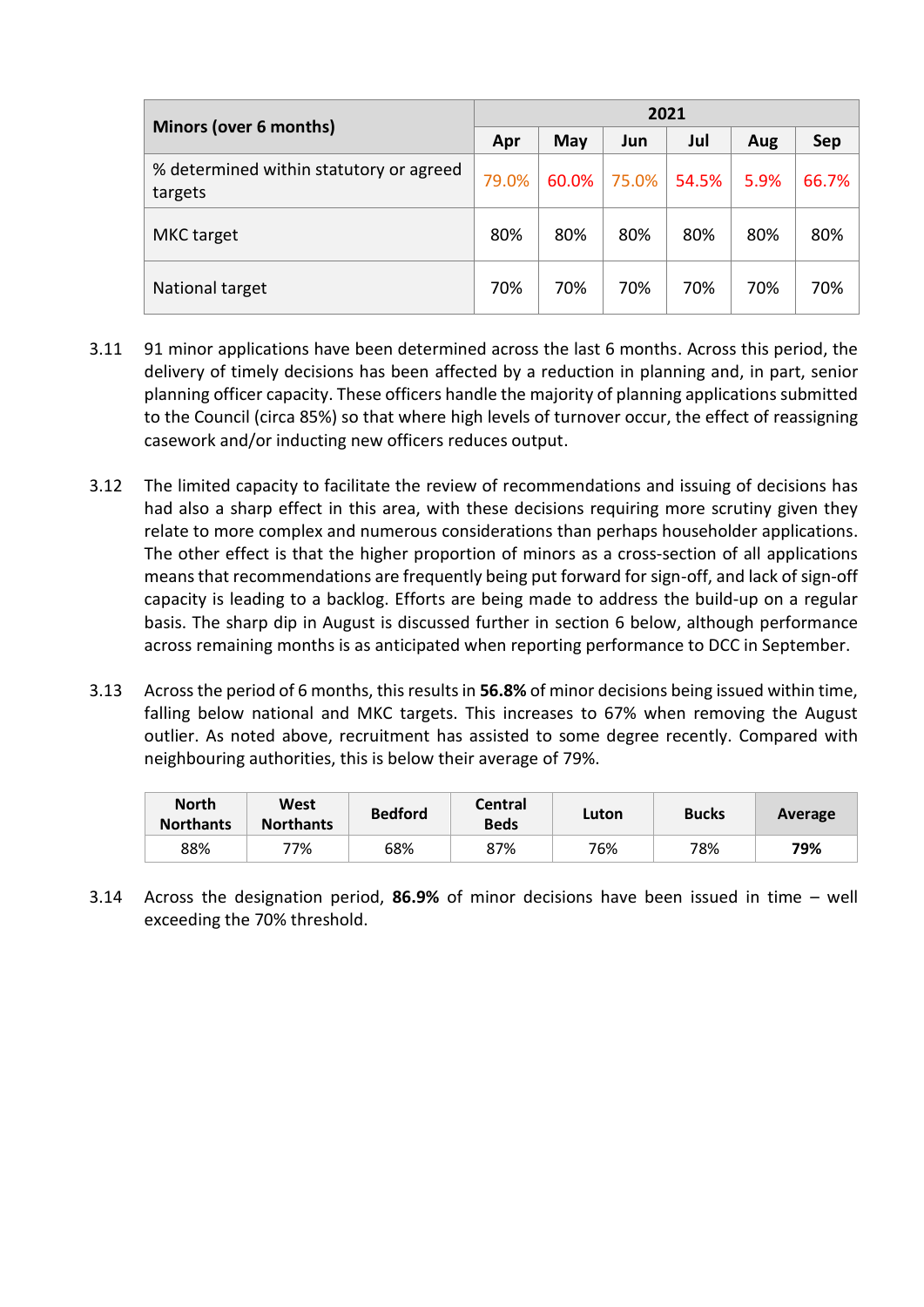

| <b>Others</b>                                      | 2021 |       |       |       |       |       |  |  |  |
|----------------------------------------------------|------|-------|-------|-------|-------|-------|--|--|--|
|                                                    | Apr  | May   | Jun   | Jul   | Aug   | Sep   |  |  |  |
| % determined within statutory or agreed<br>targets | 86%  | 74.4% | 82.5% | 79.7% | 27.4% | 44.0% |  |  |  |
| MKC target                                         | 80%  | 80%   | 80%   | 80%   | 80%   | 80%   |  |  |  |
| National target                                    | 70%  | 70%   | 70%   | 70%   | 70%   | 70%   |  |  |  |

- 3.15 670 other applications have been determined across the last 6 months and, in the majority, these decisions were made in time. A similar fall in performance to minor applications is apparent in the latter 3 months, where similar capacity issues at the planning officer level and limited principal officer capacity affected the ability to handle the high numbers of applications working their way through the process. Similar observations to those made at paragraphs [3.11](#page-5-0) and [3.12](#page-5-1) apply, with most applications falling into the 'Other' bracket, and a backlog arising. Again, whilst representing a gradual downward trend in the short term, steps have been taken to add resource at all levels, and efforts continue to add sign-off capacity.
- 3.16 Across the period of 6 months, this results in **65.7%** of other decisions being issued within time, falling below national and MKC targets. This increases to 73.3% when removing the August outlier. Compared with neighbouring authorities, this is below their average of 86.3%.

| <b>North</b><br><b>Northants</b> | West<br><b>Northants</b> | <b>Bedford</b> | Central<br><b>Beds</b> | Luton | <b>Bucks</b> | Average |
|----------------------------------|--------------------------|----------------|------------------------|-------|--------------|---------|
| 93%                              | 86%                      | 77%            | 94%                    | 84%   | 84%          | 86.3%   |

3.17 Across the designation period, **89.9%** of other decisions have been issued in time – well exceeding the 70% threshold.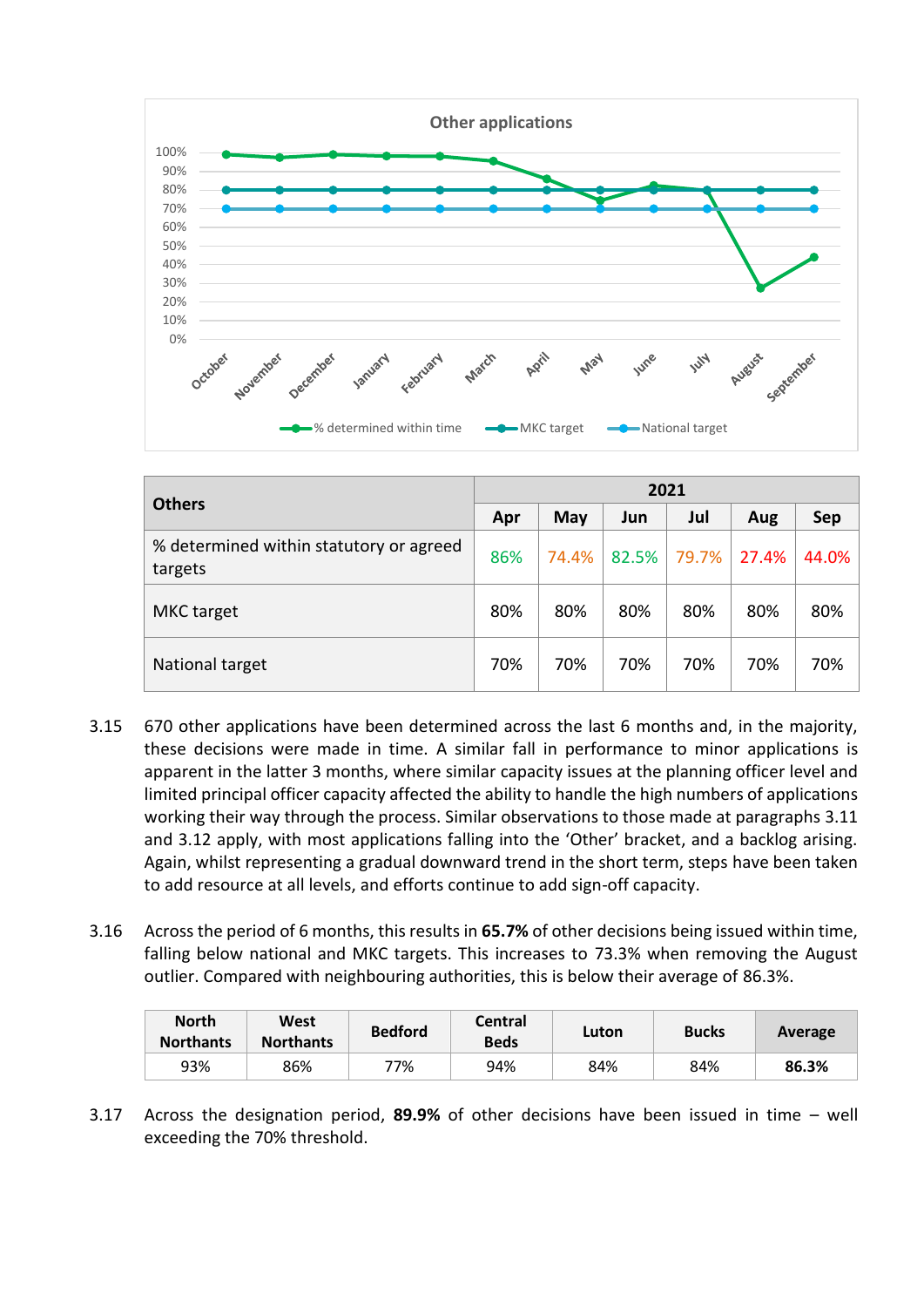### Level of decision making

3.18 Over the reporting period, 1,565 decisions were made. Of these, the vast majority were made under delegated powers (1,548) with 17 determined by Committee or Panel. This represents approximately 1.1% of all decisions, in line with the figure for all of 2020/21 (1.4%, or 41 of 2,831 decisions).



## Quality of decision making

- 3.19 This is an increasing focus for the service, with it recognised that both applicants and communities' benefit from adding value to decisions (e.g. seeking amendments to improve the overall design quality or biodiversity value of the site). Furthermore, where small amendments can facilitate an approval instead of a refusal and revised submission, these are being actively pursued. The benefit of seeking pre-application advice, supported by PPAs where relevant, is also reflected in this approach. As outlined above, additional resource is being developed through UDLA to support the continued delivery of a high quality and effective offer in relation to PPAs.
- 3.20 With this in mind, a small proportion of decisions were refused over the last 6 months just 6%. This compares to 91% of applications approved over the 6-month period reported in September, and 89% over the same period considered a year earlier. Overall, this reduces the level of challenge through appeal as well as resources expended in handling a second, revised application.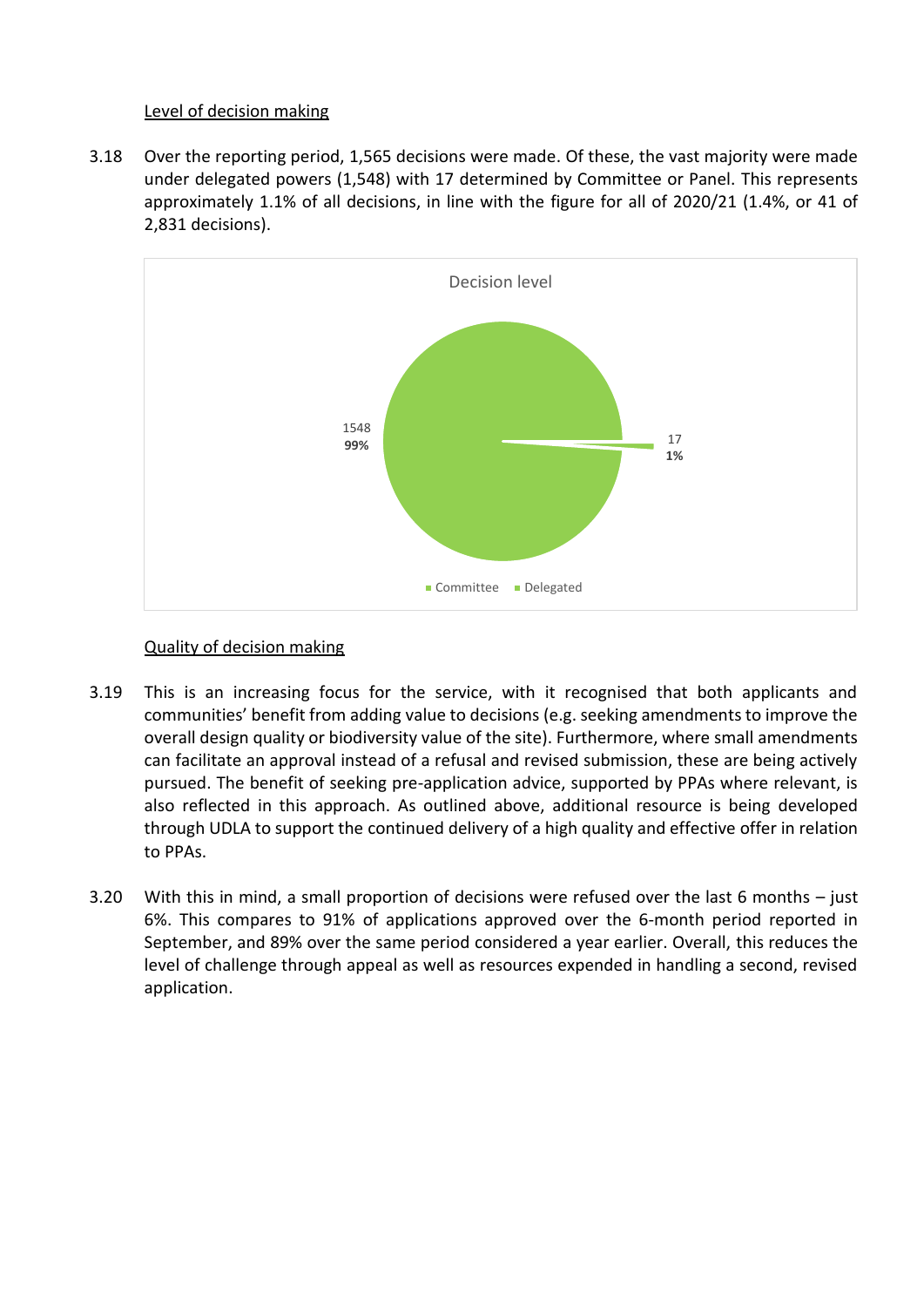|                                | 2021 |     |     |     |     |            |
|--------------------------------|------|-----|-----|-----|-----|------------|
|                                | Apr  | May | Jun | Jul | Aug | <b>Sep</b> |
| Planning applications approved | 110  | 127 | 131 | 78  | 267 | 247        |
| Planning applications refused  | 17   | 9   | 6   | 10  | 15  |            |
| Total                          | 127  | 136 | 137 | 88  | 282 | 254        |



### Interim summary

3.21 Whilst the performance across the last 6 months might appear discouraging in some respects, this is not considered to be a long-term pattern. Measures are being deployed to arrest this trend and restore the high levels of performance previously experienced. Additional time is being agreed where possible, so to bring decision making back within targets, whilst recruitment is assisting with reducing a backlog of cases. In addition, time in diaries is being protected to allow principal and other officers to review and sign-off decisions. It is anticipated that figures will slowly rise into early 2022.

# **4.0 Appeals**

# Current casework

4.1 64 refusals were issued in the last 6 months. Whilst not directly arising from decisions made in the same period, given most refusals allow up to 6 months in which to lodge an appeal, 33 planning appeals have been received in this time. This continues to indicate that refusals are generally being issued on sound reasons, with a good proportion of refusals resulting in revised submissions or no further attempts to secure permission.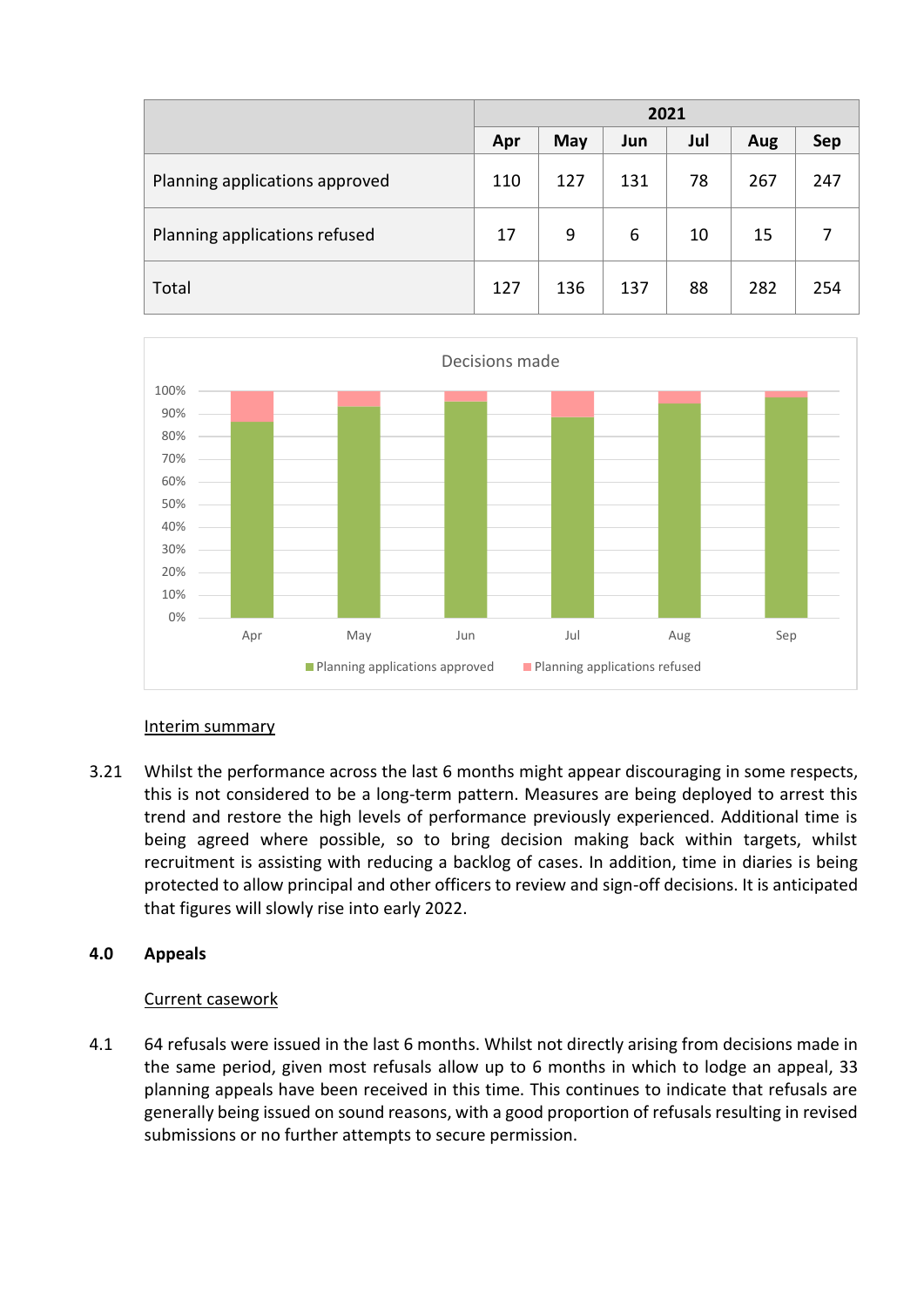4.2 There are 43 appeals presently under consideration by the Inspectorate. 3 of these relate to enforcement notices, whilst two relate to appeals against non-determination – reflecting some of the delays in being able to make decisions on applications. Most are proceeding by way of an exchange of written representations, with the outcome from two inquiries and one hearing awaited. Casework associated with appeals therefore remains high, with it almost certain that last year's total of 50 appeals will be exceeded.

# Appeals decided

4.3 In the first 6 months of 2021/22, a total of 27 appeals were decided:

|                                             | <b>Dismissed</b> | <b>Split</b> | <b>Allowed</b> | Withdrawn   | <b>Total</b>   |
|---------------------------------------------|------------------|--------------|----------------|-------------|----------------|
| Delegated                                   | 11               | 0            | 10             | $\mathbf 0$ | 21             |
| DCC (following officer<br>recommendation)   | $\mathbf 0$      | 1            | $\mathbf 0$    | $\mathbf 0$ | 1              |
| DCP (following officer<br>recommendation)   | $\overline{1}$   | $\mathbf 0$  | $\mathbf 0$    | $\mathbf 0$ | 1              |
| DCC (contrary to officer<br>recommendation) | $\overline{1}$   | $\mathbf 0$  | 1              | $\mathbf 0$ | $\overline{2}$ |
| DCP (contrary to officer<br>recommendation) | $\mathbf 0$      | $\Omega$     | $\overline{2}$ | $\mathbf 0$ | 2              |
| Appeal against non-<br>determination        | $\mathbf 0$      | $\mathbf 0$  | $\mathbf 0$    | $\mathbf 0$ | $\mathbf 0$    |
|                                             | 13               | 1            | 13             | $\bf{0}$    | 27             |
| <b>Total</b>                                | 48%              | 4%           | 48%            | 0%          | 100%           |

- 4.4 Of the appeals decided, one received a split decision (partly allowed, partly dismissed). For the purposes of performance, split decisions are treated as 'dismissed'. This would adjust the percentage of appeals dismissed to 52%, against 48% allowed. Whilst this is still above the English average of circa. 25-30% of appeals being allowed, it is an improvement on the figures reported in September (43% and 57% respectively) where it was observed it is difficult to project annual performance on a small sample. Indeed, it is notable that 4 of the 10 appeals allowed relating to a delegated decision were handled 'as one', concerning whether a condition should be attached to the 4 permissions granted. The percentage of appeals allowed on delegated decisions or DCC/DCP decisions following officer recommendation falls to 43%, whilst 75% of appeals related to a DCC/DCP decision which was contrary to the officer recommendation were allowed.
- 4.5 8 allowed appeals relate to enforcement notices, Lawful Development Certificates, Prior Approvals or against the imposition of conditions. These are excluded when it comes to designation measures, as they do not relate to planning applications. Of those remaining, 26% have been overturned at appeal so far this year. As a proportion of all decision making and accounting for the fact that relatively few decisions on planning applications proceeded to appeal in 2020/21, the Council sits well below the 10% threshold for designation.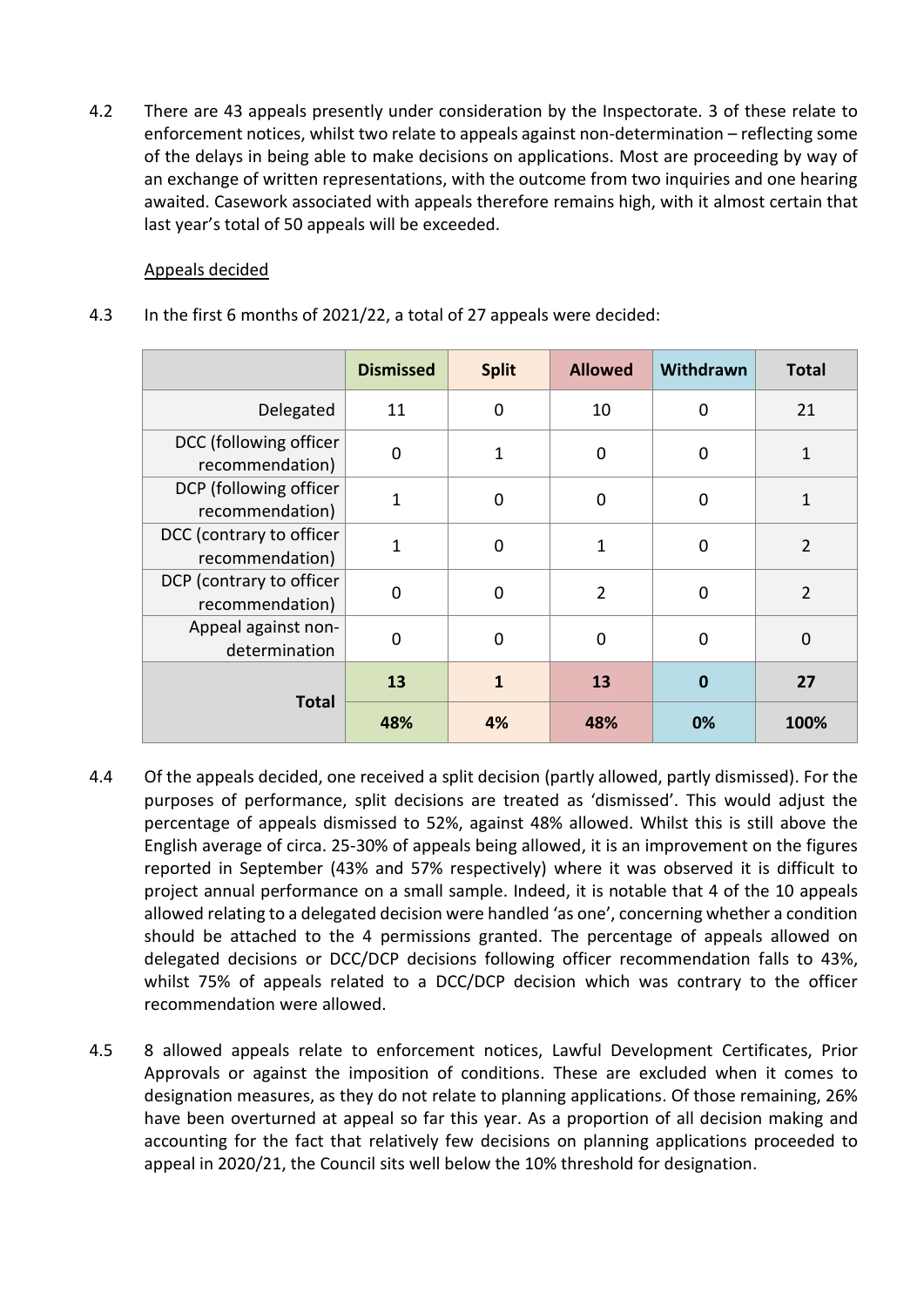## **5.0 Enforcement**

### Complaints received

5.1 Since 1<sup>st</sup> April 2021, the Enforcement Team have received 348 reports of breaches of planning control. The vast majority relate to unauthorised building works, with a high proportion also related to authorised works by way of reported breaches of pre-commencement conditions. Reports of Houses in Multiple Occupation also account for a high number of complaints.



5.2 When received, complaints are investigated in line with the Enforcement Plan targets of 2, 10 and 20 working days. Whilst the chart below does not analyse performance against these targets for the reporting period (as the software could not be correctly configured until May), it shows a general pattern that officers are establishing the presence or otherwise of a breach of planning control quickly. Complainants should expect to receive an update at this point too.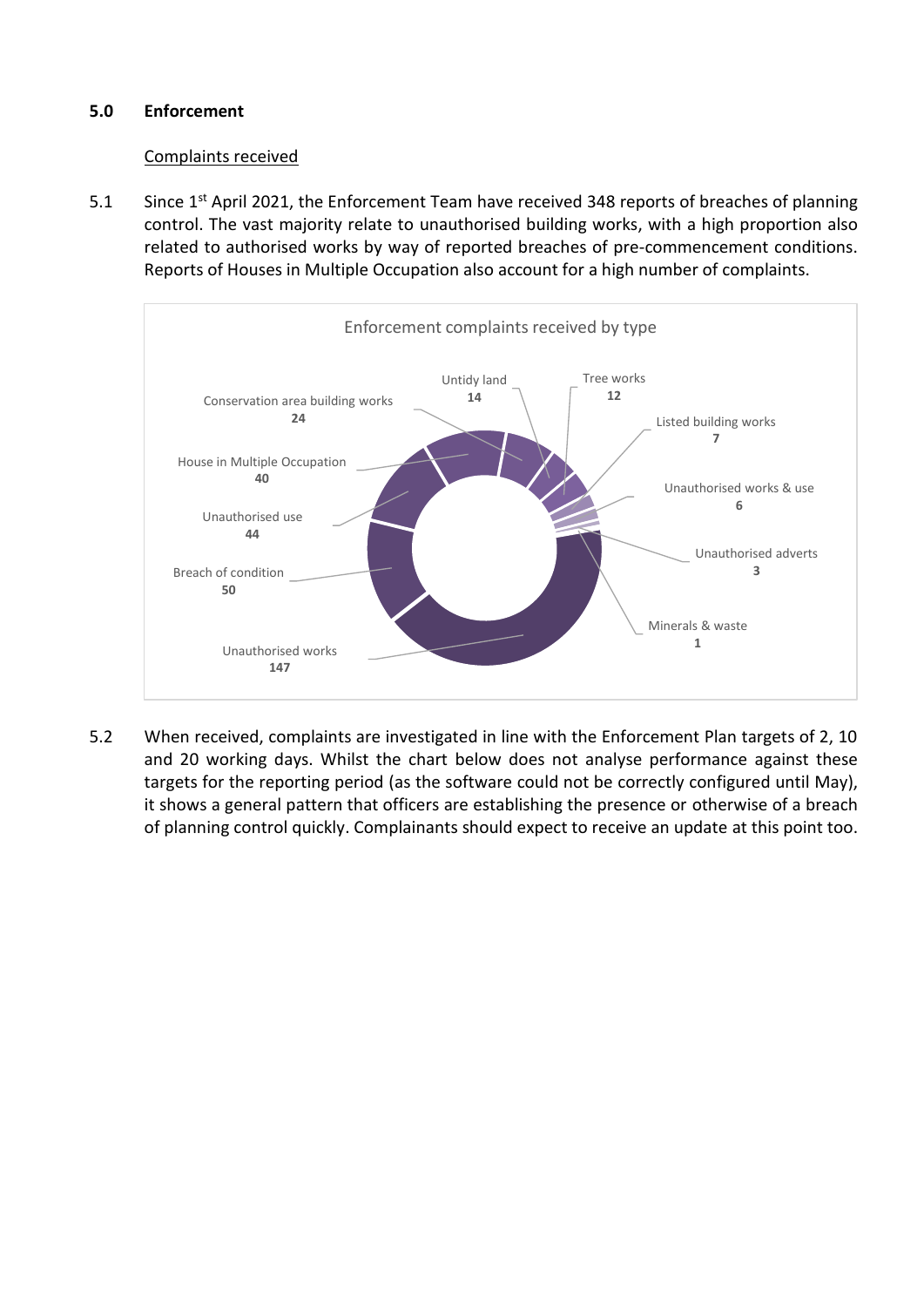

- 5.3 Following this initial investigation, it can take differing lengths of time to resolve complaints. This depends on the circumstances and complexity of each case, and whether a breach exists, a retrospective application is invited, formal action is required, or an appeal is lodged. For this reason, monitoring of these timeframes does not provide a meaningful measure of performance.
- 5.4 When it comes to resolving complaints, there are varying outcomes. Over the last 6 months, three-quarters of complaints (82%) have been closed due to the matter not constituting a breach of planning control or qualifying as permitted development (i.e. it does not require an express grant of permission from MKC). This potentially indicates there is a need for further guidance that clearly explains what constitutes a breach of planning control, which could be supported by training for key stakeholders.

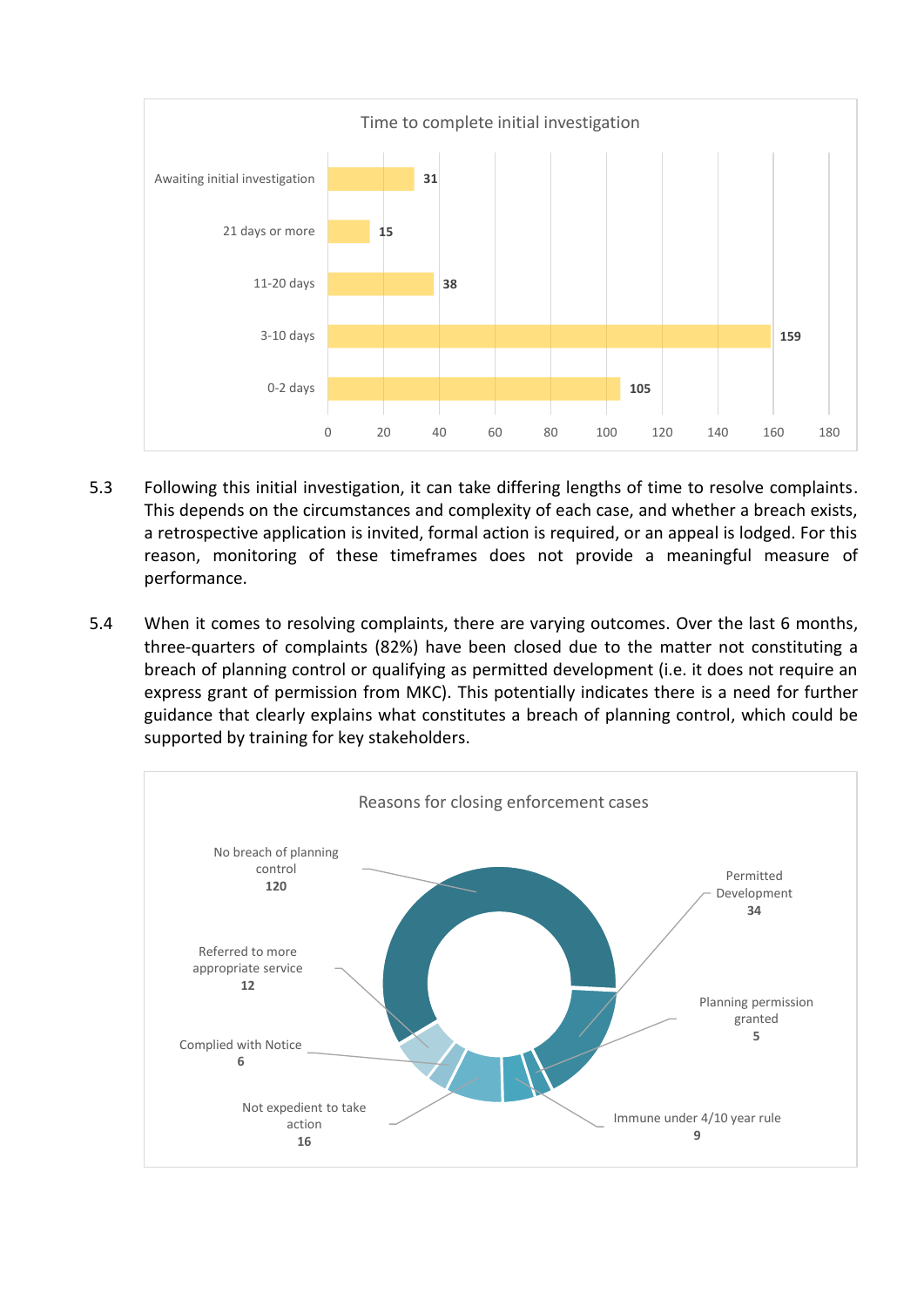5.5 Of the remaining closures, there is a spread of cases where it was found not expedient to enforce (e.g. the breach might be marginally above permitted development allowances), or where planning permission has been granted. Some complaints relate to breaches of control which are immune from enforcement action due to the passage of time, whilst compliance with a formal notice has been secured in 6 cases. It should be noted that immunity often accrues without the matter ever having been brought to the attention of the Council.



- 5.6 The above data shows closures. Of the complaints received in the last 6 months, 144 remain under investigation. A good number of Planning Contravention Notices (PCNs) have been served during this time, so to require information of the owner/developer in order to inform the next steps in the case. A total of 8 formal notices have been served in this time  $-5$  relating to untidy land, and 3 enforcement notices.
- 5.7 The above performance is encouraging with time taken to establish breaches and planned actions decreasing. This is despite the Enforcement Team Leader having left post at the end of May, with the new post-holder joining the authority at the end of November. The Senior Enforcement Officer post has contributed to this improvement. The above data does, however, confirm that a considerable degree of work is being created where it could be avoided – the complaints regarding non-planning matters or where permission exists. As part of the improvements to the service, enhanced guidance on the website and in correspondence is planned, as well as a refresh of the Enforcement Plan to make clear the fundamental principles of planning enforcement – that it is a discretionary function which must be exercised proportionately and in the public interest.

### **6.0 Planning improvement work**

6.1 An update on the work of the Planning Improvement Board (PIB), which was formed in January 2020, was reported to DCC on 2<sup>nd</sup> September 2021. Given the short period of time since that report, it is not intended to provide a further update at this time, save for two matters.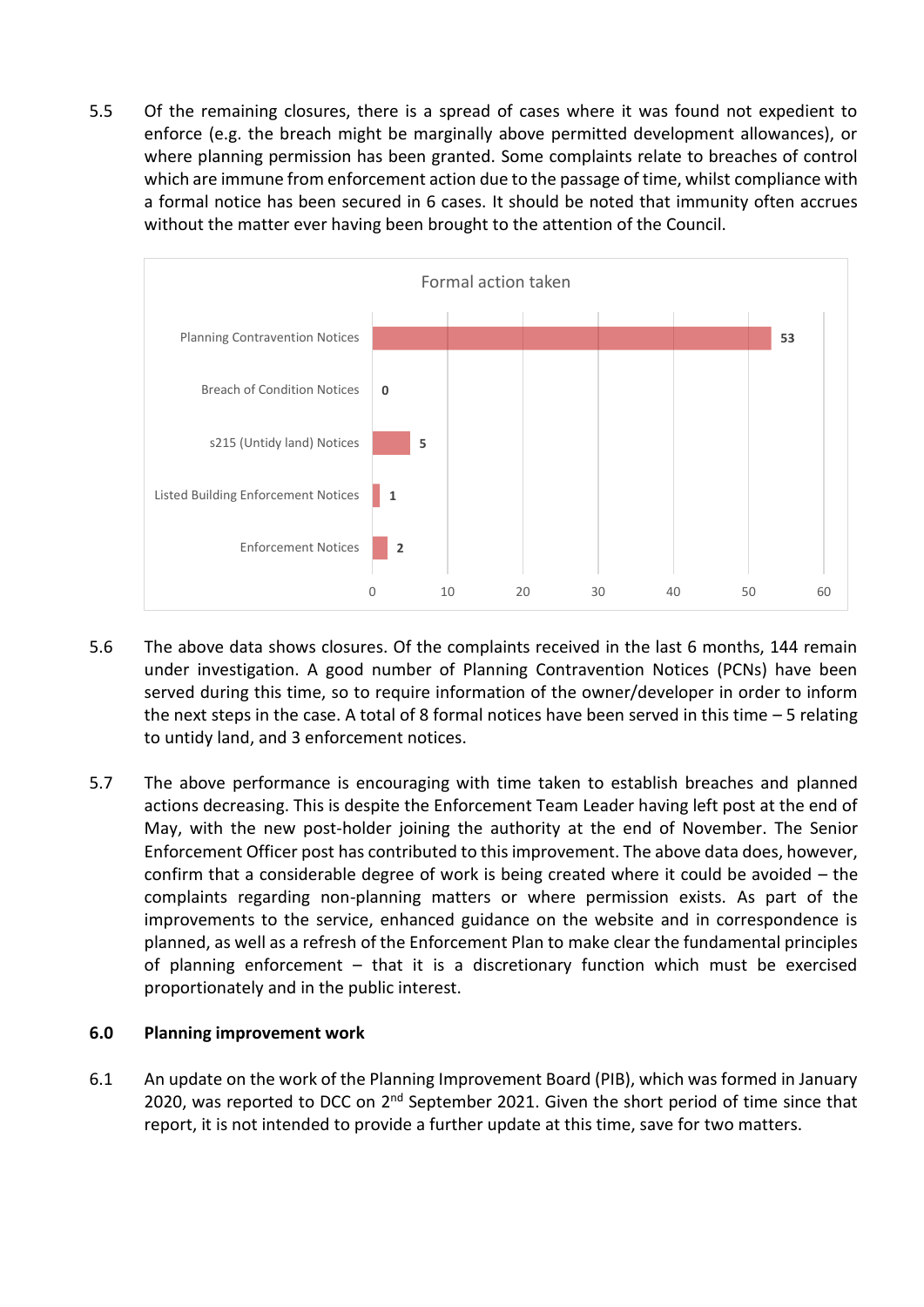### Decision notices

- 6.2 As the Committee will be aware, a monthly check of decisions notices is reported to PIB, with a random sample selected each month to ensure accuracy. This demonstrates that, where followed, the procedure put in place following the error associated to the decision notice for 1 Yeomans Drive, as set out in the Internal Audit Draft Report on Planning Application and Approval Process (issued 14<sup>th</sup> January 2019), has been ensuring accuracy. However, there are further checks additional to this Process which are detailed in a sign-off procedure note (SOPN) for officers.
- 6.3 It became apparent in mid-August that a number of decisions issued by the then Interim Service Development Manager (ISDM) had errors – either with the indexing of documents or on the decision notices themselves. This resulted from the ISDM missing steps outlined in the agreed SOPN. The ISDM had received training related to the sign-off process and been provided with a copy of the SOPN.
- 6.4 The ISDM was immediately suspended from sign-off duties (that day) by the Development Management Manager (DMM) and instructed to review all decisions made so far that month. The Head of Planning (HoP) was informed, who in turn notified the Director and the Deputy Chief Executive. This initial investigation by the DMM established the ISDM had not been following the SOPN and his employment was immediately terminated. An interim sign-off procedure was initiated within 3 days, requiring officers to request a peer review of the draft decision notice. Unfortunately, this compounded the capacity issue at this level, as noted earlier in this report.
- 6.5 The DMM worked with the Planning Systems Manager (PSM) to test protocols in the software. A set of rules which prevent the sign-off officer from deviating from the prescribed steps have been instigated with the assistance of the software provider, with a revised SOPN (**Annex A**) ratified by PIB and implemented. The Director has observed how deliberate attempts to circumvent this procedure are now met by warning messages in the software.
- 6.6 An exercise of verifying all 542 decisions made by the ISDM has been completed. Analysis indicated the majority of errors related to mis-filing documents and are easily remedied. Of the errors with decision notices themselves(28), the vast majority relate to the list of relevant plans being omitted. In the case of certain decision types or refusals, this is of no consequence and it was agreed by the PIB in October that no further action was required in these cases. All of these related to officer delegated decisions and none involved a major development.
- 6.7 However, three decisions have been identified as deficient, and therefore requiring further action. Two relate to approval of non-material amendments, such that the impact arising is likely to be non-material – given either the original or the amendment can be implemented. The relevant applicants have been invited to re-apply to allow for a complete decision notice, containing the approved plans, to be issued.
- 6.8 In the remaining case, a condition to control the long-term use of a residential annexe was omitted. There is a reasonable likelihood, however, that applicant's reasons for applying in this case will see it used as intended. Nonetheless, without the condition in place, there is little control over its use in the future. Advice has been taken from legal officers and an approach